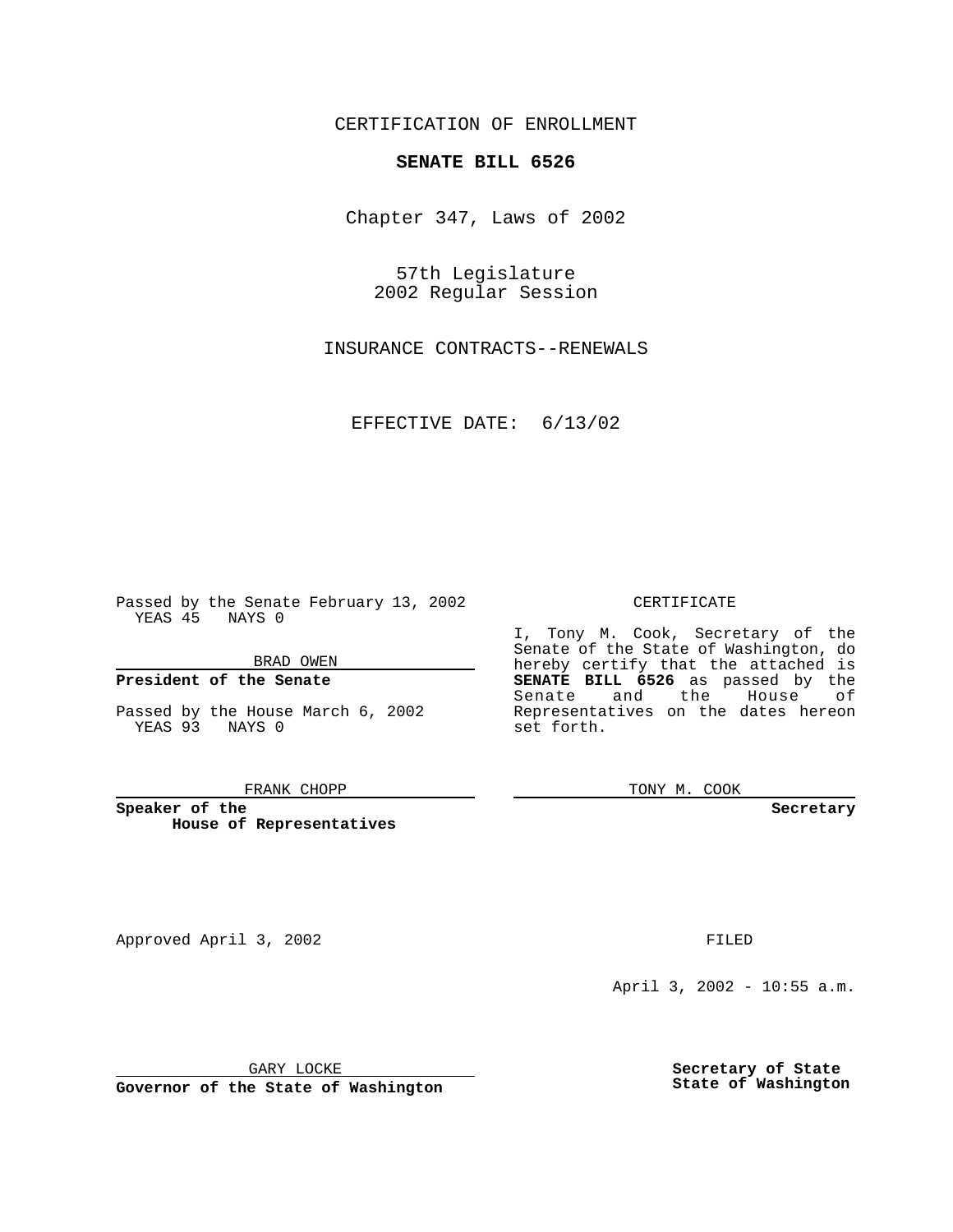## **SENATE BILL 6526** \_\_\_\_\_\_\_\_\_\_\_\_\_\_\_\_\_\_\_\_\_\_\_\_\_\_\_\_\_\_\_\_\_\_\_\_\_\_\_\_\_\_\_\_\_\_\_

\_\_\_\_\_\_\_\_\_\_\_\_\_\_\_\_\_\_\_\_\_\_\_\_\_\_\_\_\_\_\_\_\_\_\_\_\_\_\_\_\_\_\_\_\_\_\_

Passed Legislature - 2002 Regular Session

**State of Washington 57th Legislature 2002 Regular Session**

**By** Senators Keiser and Winsley; by request of Insurance Commissioner

Read first time 01/21/2002. Referred to Committee on Labor, Commerce & Financial Institutions.

1 AN ACT Relating to renewing contracts of insurance that are subject 2 to RCW 48.18.290; and amending RCW 48.18.2901.

3 BE IT ENACTED BY THE LEGISLATURE OF THE STATE OF WASHINGTON:

4 **Sec. 1.** RCW 48.18.2901 and 1993 c 186 s 1 are each amended to read 5 as follows:

6 (1) Each insurer shall be required to renew any contract of 7 insurance subject to RCW 48.18.290 unless one of the following 8 situations exists:

9 (a) The insurer gives the named insured at least forty-five days' 10 notice in writing as provided for in RCW 48.18.290, that it proposes to 11 refuse to renew the insurance contract upon its expiration date; and 12 sets forth ((therein)) in that writing the actual reason for refusing 13 to renew;  $((\theta \mathbf{r}))$ 

14 (b) At least twenty days prior to its expiration date, the insurer 15 has communicated, either directly or through its agent, its willingness 16 to renew in writing to the named insured and has included ((therein)) 17 in that writing a statement of the amount of the premium or portion 18 thereof required to be paid by the insured to renew the policy, and the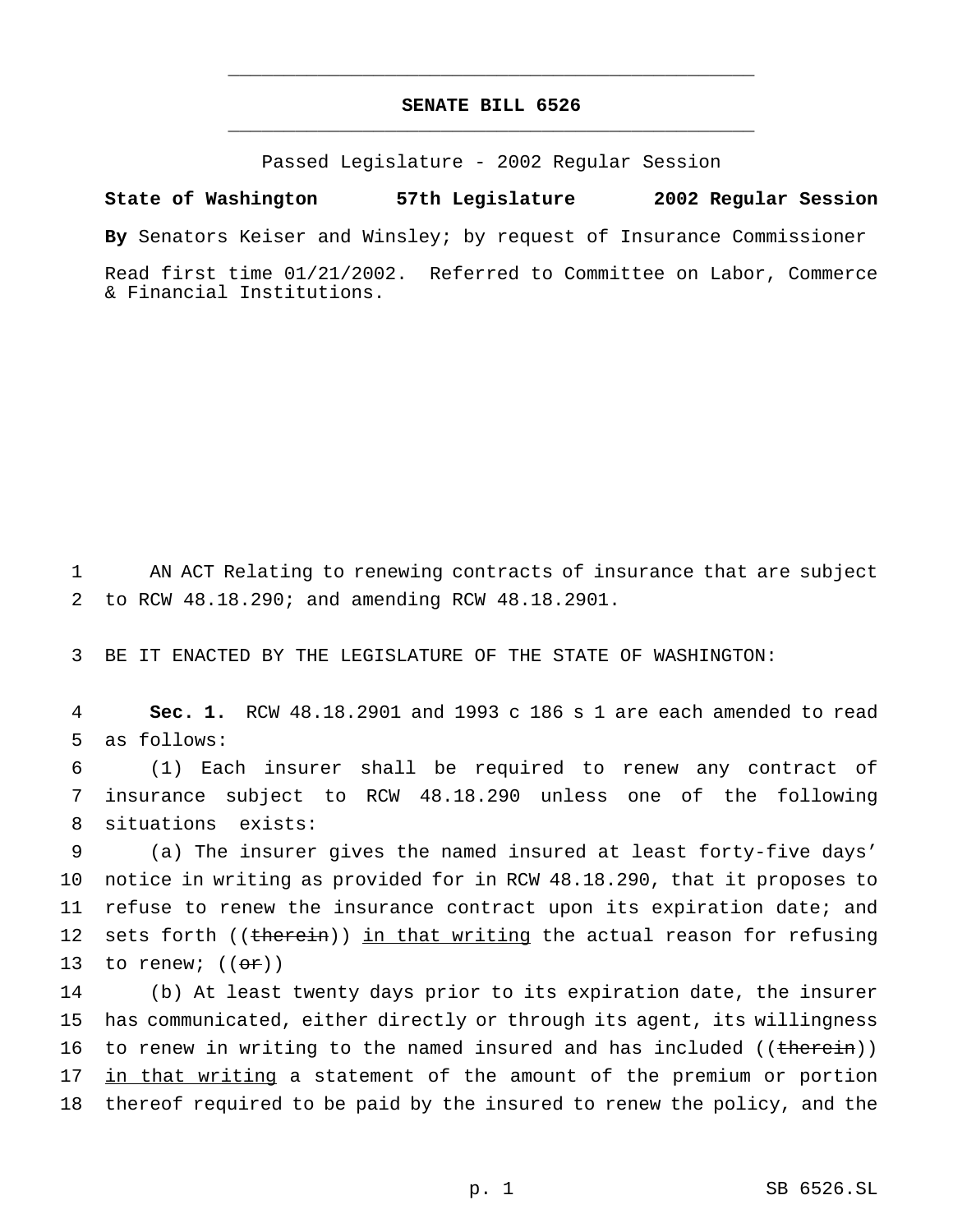insured fails to discharge when due his or her obligation in connection 2 with the payment of such premium or portion thereof;  $((\theta \cdot \mathbf{r}))$ 

 (c) The insured has procured equivalent coverage prior to the 4 expiration of the policy period;  $((or))$ 

 (d) The contract is evidenced by a written binder containing a clearly stated expiration date which has expired according to its 7 terms; or

 (e) The contract clearly states that it is not renewable, and is 9 for a specific line, subclassification, or type of coverage that is not 10 offered on a renewable basis. This subsection (1)(e) does not restrict 11 the authority of the insurance commissioner under this code.

 (2) Any insurer failing to include in the notice required by subsection (1)(b) of this section the amount of any increased premium resulting from a change of rates and an explanation of any change in the contract provisions shall renew the policy if so required by that subsection according to the rates and contract provisions applicable to 17 the expiring policy((: PROVIDED, That)). However, renewal based on the rates and contract provisions applicable to the expiring policy shall not prevent the insurer from making changes in the rates and/or contract provisions of the policy once during the term of its renewal after at least twenty days' advance notice of such change has been given to the named insured.

 (3) Renewal of a policy shall not constitute a waiver or estoppel with respect to grounds for cancellation which existed before the effective date of such renewal, or with respect to cancellation of fire policies under chapter 48.53 RCW.

 (4) "Renewal" or "to renew" means the issuance and delivery by an insurer of a contract of insurance replacing at the end of the contract period a contract of insurance previously issued and delivered by the same insurer, or the issuance and delivery of a certificate or notice 31 extending the term of a contract beyond its policy period or term( $($ : 32 PROVIDED, HOWEVER, That)). However, (a) any contract of insurance with a policy period or term of six months or less whether or not made continuous for successive terms upon the payment of additional premiums shall for the purpose of RCW 48.18.290 and 48.18.293 through 48.18.295 be considered as if written for a policy period or term of six 37 months((: PROVIDED, FURTHER, That)); and (b) any policy written for a term longer than one year or any policy with no fixed expiration date, shall, for the purpose of RCW 48.18.290 and 48.18.293 through